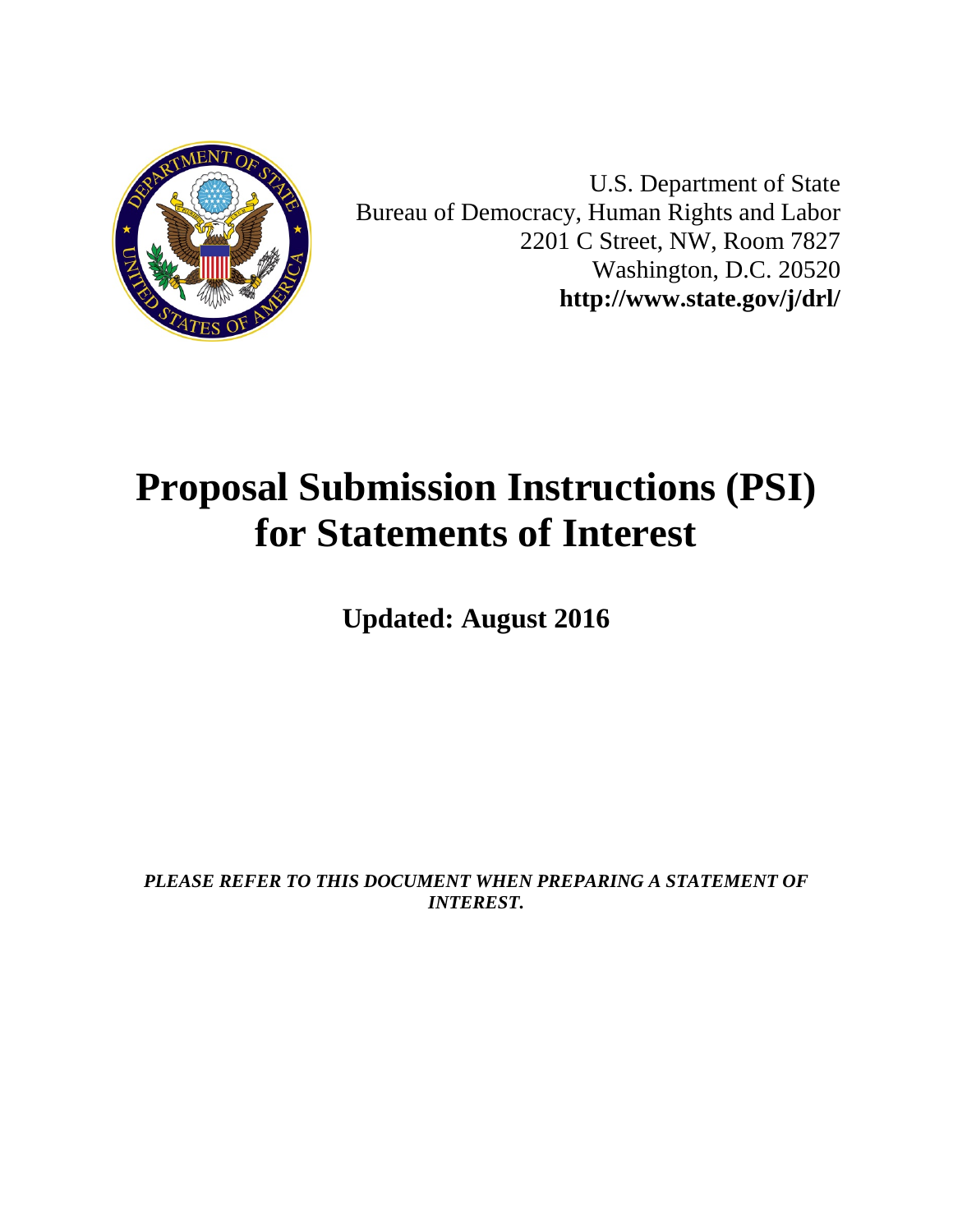#### **Table of Contents**

| А.        |  |
|-----------|--|
| <b>B.</b> |  |
| $C$ .     |  |
|           |  |
| А.        |  |
|           |  |
| A.        |  |
| <b>B.</b> |  |
|           |  |
| А.        |  |
| <b>B.</b> |  |
|           |  |
| A.        |  |
|           |  |
|           |  |
|           |  |
|           |  |
|           |  |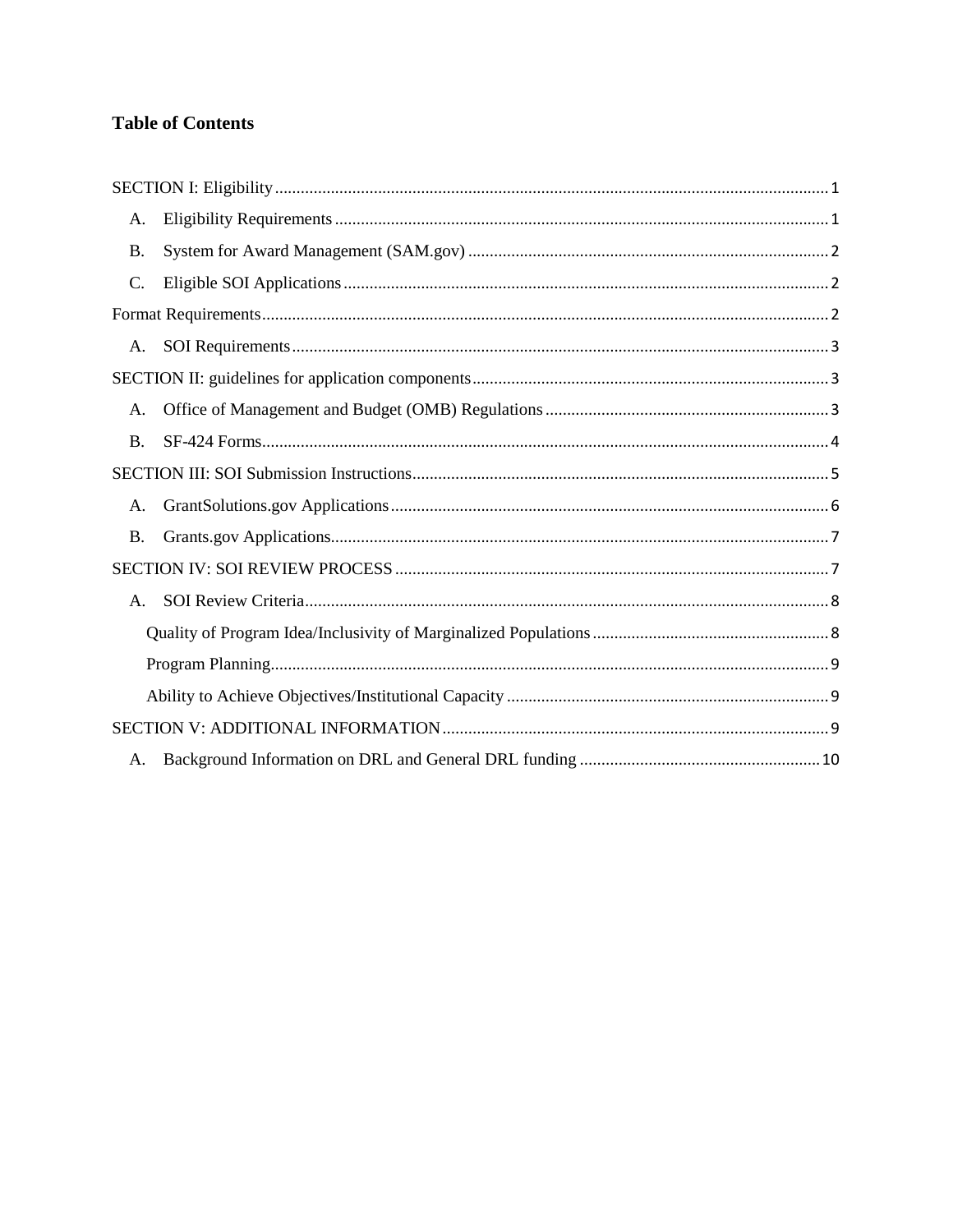## <span id="page-2-0"></span>**SECTION I: ELIGIBILITY**

## <span id="page-2-1"></span>**A. Eligibility Requirements**

The Bureau of Democracy, Human Rights, and Labor (DRL) welcomes Statements of Interest (SOI) in response to DRL Requests for Statements of Interest (RSOIs) from:

- U.S.-based and foreign-based non-profit organizations/non-government organizations (NGO)
- Public international organizations;
- Private, public, or state institutions of higher education; and
- For-profit organizations or businesses.

DRL's preference is to work with **non-profit entities**; however, there may be occasions when a for-profit entity is best suited.

For-profit entities should be aware that their SOIs may be subject to additional review following the panel selection process, and that the Department of State generally prohibits profit under its assistance awards to for-profit or commercial organizations. Profit is defined as any amount in excess of allowable direct and indirect costs. The allowability of costs incurred by commercial organizations is determined in accordance with the provisions of the Federal Acquisition Regulation (FAR) at 48 CFR 30, Cost Accounting Standards Administration, and 48 CFR 31, Contract Cost Principles and Procedures. Program income earned by the recipient must be deducted from the total program allowable cost in determining the net allowable costs on which the federal share of costs is based.

Applicants must have existing, or the capacity to develop, active partnerships with thematic or in-country partners, entities and relevant stakeholders, including private sector partners and NGOs, and have **demonstrable experience** in administering successful and preferably similar programs. DRL encourages SOIs from foreign-based NGOs headquartered in the geographic regions/countries relevant to the applicable solicitation. DRL reserves the right to request additional background information on applicants who do not have previous experience administering federal grant awards, and these applicants may be subject to limited funding on a pilot basis.

Applicants may **form consortia** and submit a combined SOI. However, one organization should be designated as the lead applicant with the other members as sub-award partners.

DRL is committed to an anti-discrimination policy in all of its programs and activities. DRL welcomes SOI submissions irrespective of an applicant's race, ethnicity, color, creed, national origin, gender, sexual orientation, gender identity, disability, or other status. DRL strongly encourages applications from organizations working with the most at risk and vulnerable communities, including women, youths, persons with disabilities, members of ethnic or religious minority groups, and LGBTI persons.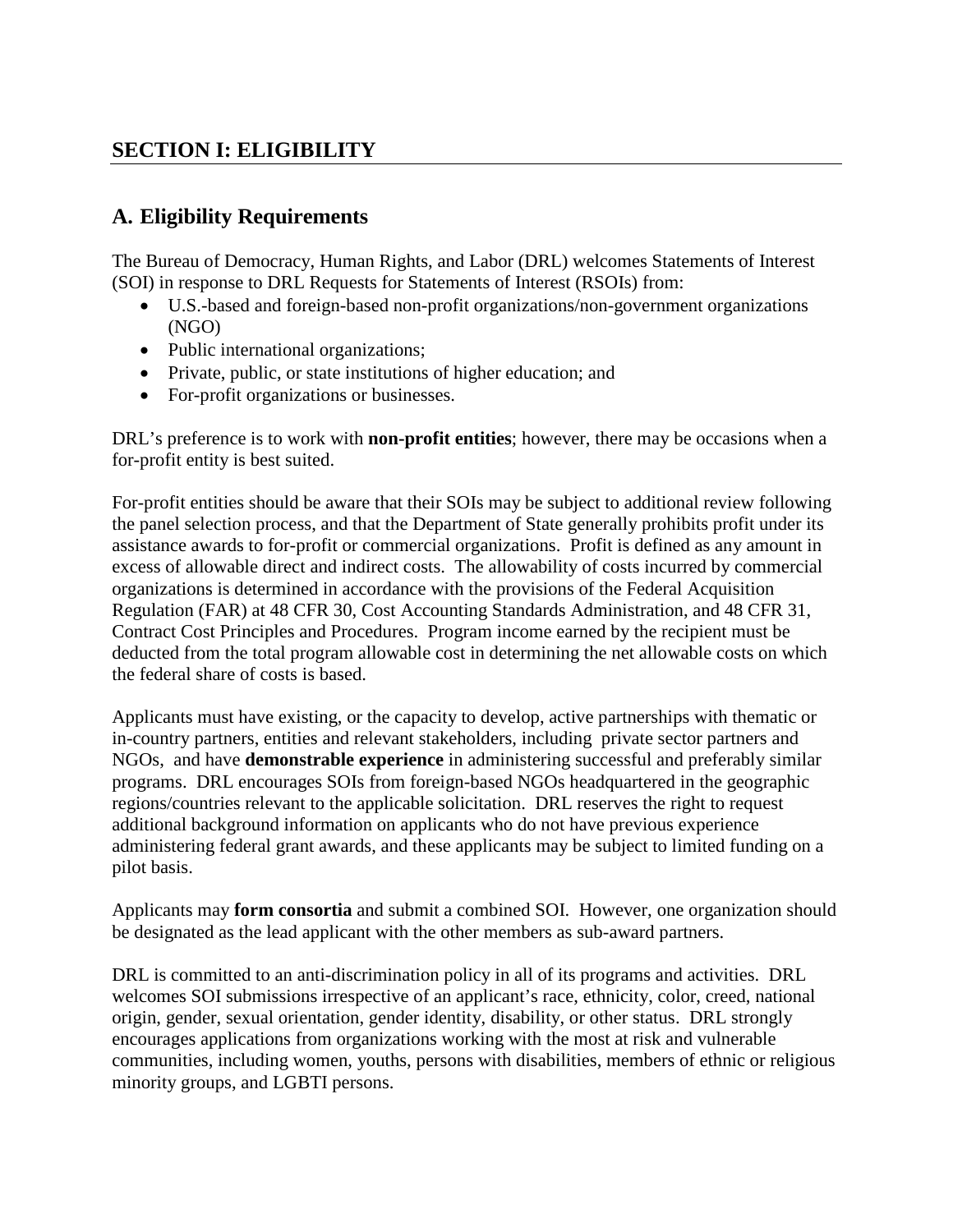#### <span id="page-3-0"></span>**B. System for Award Management (SAM.gov)**

Any applicant listed on the Excluded Parties List System (EPLS) in the **[System for Award](https://www.sam.gov/)  [Management \(SAM\)](https://www.sam.gov/)** is not eligible to apply for an assistance award in accordance with the OMB guidelines at 2 CFR 180 that implement Executive Orders 12549 (3 CFR, 1986 Comp., p. 189) and 12689 (3 CFR, 1989 Comp., p. 235), "Debarment and Suspension." Additionally, no entity listed on the EPLS can participate in any activities under an award. All applicants are strongly encouraged to review the EPLS in SAM to ensure that no ineligible entity is included.

Organizations are not required to have a valid Unique Entity Identified (UEI) number, formerly referred to as a DUNS (Data Universal Numbering System) number, and an active SAM.gov registration to apply for this solicitation through GrantSolutions.gov. However, if a SOI is approved, these will need to be obtained before an organization is able to submit a full application.

# <span id="page-3-1"></span>**C. Eligible SOI Applications**

Technically eligible SOIs are those that:

- Arrive electronically via GrantSolutions.gov or Grants.gov by the designated due date and time noted in the RSOI. If reasonable accommodations are granted for persons with disabilities or for security reasons, SOIs must still be received by DRL by the designated due date and time noted in the RSOI;
- Are in English and all costs are in U.S. dollars. If an original document within the application is in another language, an English translation must be provided. For any documents provided in both English and a foreign language, the English language version is the controlling version. (Please note: the Department of State, as indicated in 2 CFR 200.111, requires that English is the official language of all award documents);
- Heed all instructions and specific guidelines contained in the RSOI and PSI, including length and completeness of applications; and
- Do not violate any of the guidelines stated in the RSOI and the PSI.

It is the sole responsibility of the applicant to ensure that all of the documents submitted in the SOI application are complete, accurate, and current. **DRL strongly encourages all applicants, especially foreign or first-time applicants, to submit SOIs before the designated due date to ensure that the SOI has been received and is complete**.

#### <span id="page-3-2"></span>**FORMAT REQUIREMENTS**

To be considered, all SOI documents should adhere to the below formatting guidelines: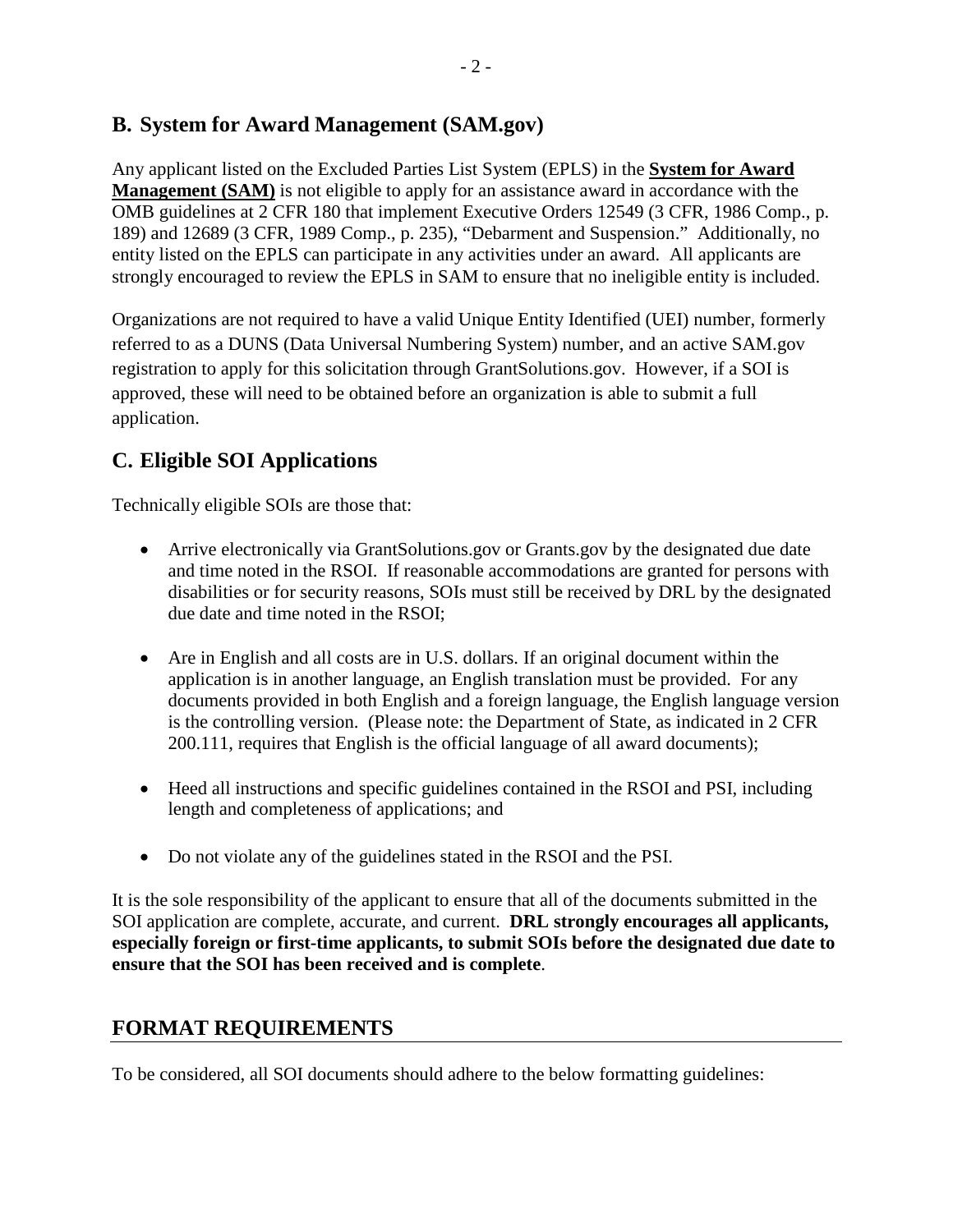- All pages are numbered, including attachments
- All documents are formatted to  $8\frac{1}{2} \times 11$  paper (U.S. letter size); and,
- All documents are single-spaced, 12 point Times New Roman font, with 1-inch margins. Captions and footnotes may be 10 point Times New Roman font. Font sizes in charts and tables can be reformatted to fit within 1 page width.

## <span id="page-4-0"></span>**A. SOI Requirements**

Complete SOIs must include the following:

- 1. Completed and signed **SF-424** and **SF-424B**, as directed on GrantSolutions.gov or Grants.gov; and,
- 2. Program Statement (not to exceed three [3] pages in Microsoft Word) that includes:
	- a) A table listing:
		- i. The target country/countries;
		- ii. The total amount of funding requested from DRL, total amount of cost-share (if any), and total program amount (DRL funds + cost-share); and,
		- iii. Program length;
	- b) A synopsis of the program, including a brief statement on how the program will have a demonstrated impact and engage relevant stakeholders. The SOI should identify local partners as appropriate;
	- c) A concise breakdown explicitly identifying the program's objectives and the activities and expected results that contribute to each objective; and,
	- d) A brief description of the applicant(s) that demonstrates the applicant(s) expertise and capacity to implement the program and manage a U.S. government award.

Please note: DRL retains the right to ask for additional documents not included in this PSI. Additionally, to ensure all SOIs receive a balanced evaluation, the Department of State Review Panel will review the first page of the requested section up to the page limit and no further. DRL encourages organizations to use the given space effectively.

Information on additional materials that organizations with approved SOIs must submit can be found in DRL's PSI for Applications, as updated in August 2016, and available on DRLs website [http://www.state.gov/j/drl/p/260979.htm.](http://www.state.gov/j/drl/p/260979.htm)

# <span id="page-4-1"></span>**SECTION II: GUIDELINES FOR APPLICATION COMPONENTS**

#### <span id="page-4-2"></span>**A. Office of Management and Budget (OMB) Regulations**

Prospective applicants should be aware that if ultimately selected for a Federal award, the Uniform Administrative Requirements, Cost Principles and Audit Requirements for Federal Awards set forth in 2 CFR Chapter 200 (Sub-Chapters A through F) shall apply to all non-Federal entities, except for assistance awards to Individuals and Foreign Public Entities (for more information on these exceptions, see Chapter 5, Federal Assistance to Individuals, and Chapter 6,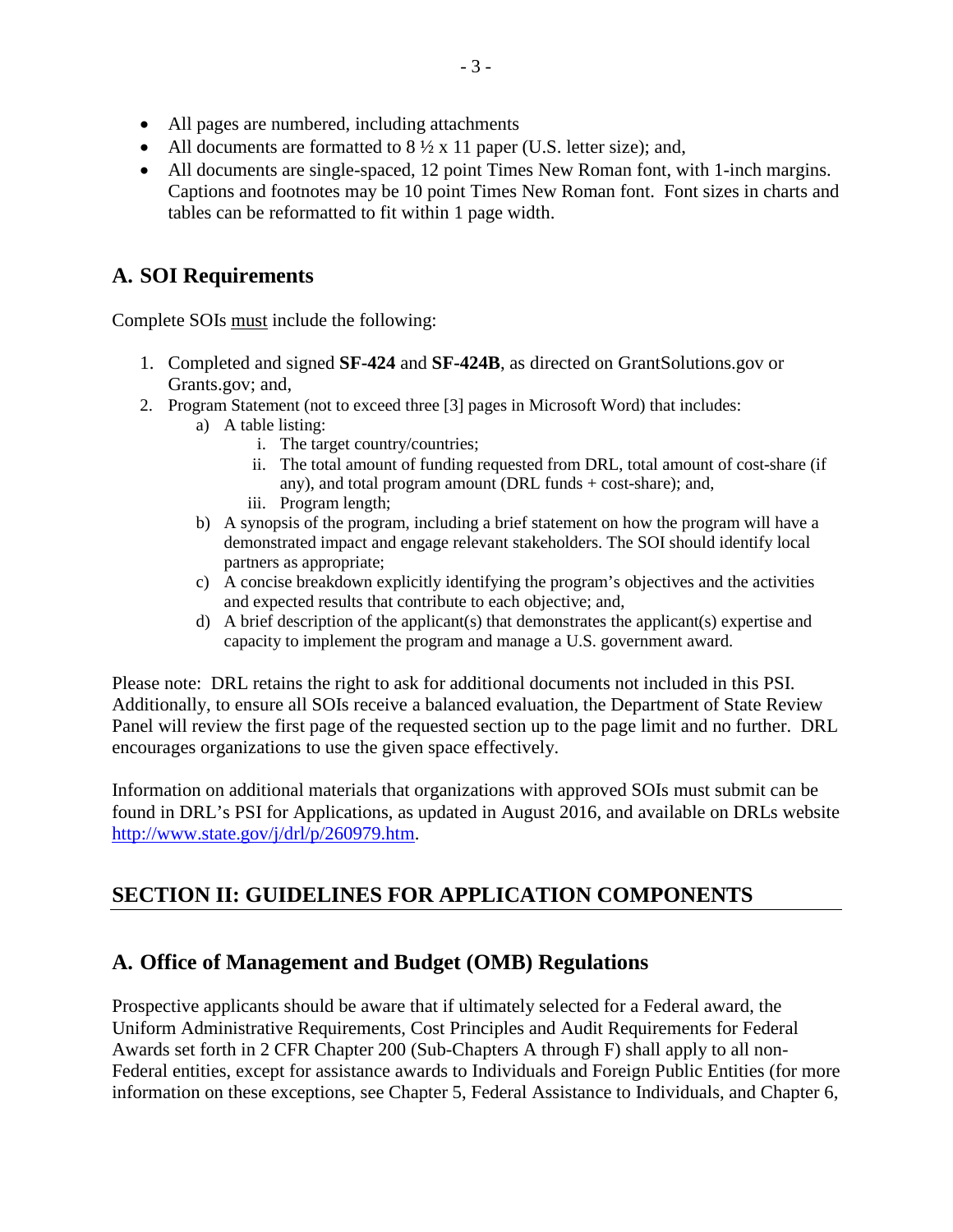Federal Assistance to Foreign Public Entities Directive.) Sub-Chapters A through E shall apply to all foreign organizations, and Sub-Chapters A through D shall apply to all U.S. and foreign for-profit entities.

The recipient of the award and any sub-recipient under the award must comply with all applicable terms and conditions, in addition to the assurance and certifications made part of the Notice of Award. The Department's Standard Terms and Conditions can be viewed at **[https://www.statebuy.state.gov/fa/Documents/2015DeptTermsAndConditionsForUSandFor](https://www.statebuy.state.gov/fa/Documents/2015DeptTermsAndConditionsForUSandForeignOrg.pdf) [eignOrg.pdf](https://www.statebuy.state.gov/fa/Documents/2015DeptTermsAndConditionsForUSandForeignOrg.pdf)**.

#### <span id="page-5-0"></span>**B. SF-424 Forms**

Organizations must fill out, sign, and submit SF-424 and SF-424B forms as directed on GrantSolutions.gov or Grants.gov. **Please note that all communications regarding the SOI will be directed to the points of contact identified in the SF-424 forms.**

**I. SF-424** Application for Federal Assistance: Please refer to the following guidelines as you fill out the SF-424 form.

1. Type of Submission: Application

2. Type of Application: New

3. Date Received: Leave blank. This will automatically be assigned.

4. Applicant Identifier: Leave blank

5 a. Federal Entity Identifier: Leave blank b. Federal Award Identifier: Leave blank

- 6. Date Received by State: Leave blank. This will automatically be assigned
- 7. State Application Identified: Leave blank. This will automatically be assigned

8 a. Enter the legal name of the applicant organization. Do NOT list abbreviations or acronyms unless they are part of the organization's legal name.

b. Employer/Taxpayer ID Number: Non-U.S. organizations enter 44-4444444 (no dash)

c. Enter organizational DUNS number (Data Universal Numbering System). If a DUNS number is not required at time of submission, please enter 4444-44444 (no dash).

d. Enter the address of the applicant

e. Enter the name of the primary organizational unit (and department or division, if applicable) that will undertake the assistance activity, if applicable

f. Enter the name, title, and all contact information of the person to be contacted on matters involving this application

9. Select an applicant type (type of organization)

10. Enter: Department of State

11. The CFDA number is normally 19.345. However, please see the RSOI if another CFDA number should be used instead.

12. Enter the Funding Opportunity Number and title. This number will already be entered on electronic applications.

13. Enter the Competition Identification Number and title. This number will already be entered on electronic applications.

14. Areas Affected by Program: List the country or countries where program activities will take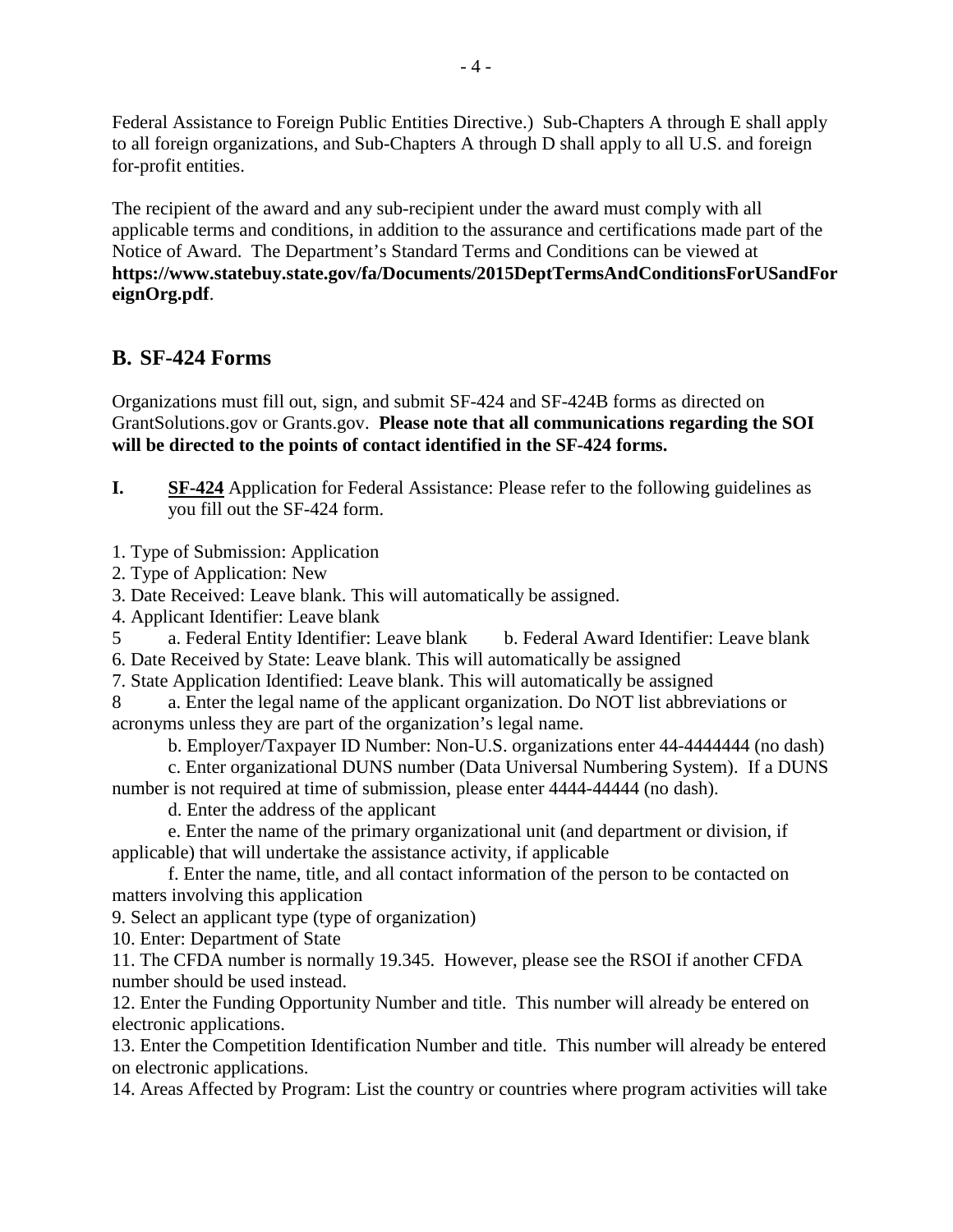place in alphabetical order; for programs that will take place in more than one region enter "Global"

15. Enter the title of your proposed program (if necessary, delete pre-printed wording)

16. Congressional districts of Applicant and Program: If based in the U.S. please enter congressional district; if unknown or a foreign applicant, please enter "90."

16b. For congressional district of program, please enter "90."

17. Please refer to the solicitation for the estimated start date and enter your projected end date 18a. Enter the amount requested for the program described in the proposal under "Federal"

18b. Enter any cost-share under "Applicant". Otherwise, use zeros.

19. Enter "c"

20. Select the appropriate box. If you answer "yes" to this question you will be required to provide an explanation.

21. Enter the name, title, and all contact information of the individual authorized to sign for the application on behalf of the applicant organization.

**II. SF-424 B** Assurances –Non Construction Programs: Please complete the highlighted fields and ensure the document is signed by an Authorized Official. The Authorized Official is generally the grant signatory at the organization or business.

# <span id="page-6-0"></span>**SECTION III: SOI SUBMISSION INSTRUCTIONS**

The U.S. Department of State requires that proposals be submitted electronically via **[www.grantsolutions.gov](http://www.grantsolutions.gov/)** or **[www.grants.gov](http://www.grants.gov/)**. Both systems require registration by the applicant.

#### **GrantSolutions.gov is highly recommended for submission of all applications and is DRL's preferred choice for receiving applications.**

Faxed, couriered, or emailed documents will generally **not** be accepted. Reasonable accommodations may, in appropriate circumstances, be provided to applicants with disabilities or for security reasons. Applicants must follow all formatting instructions in the applicable NOFO and these instructions.

DRL encourages organizations to **submit applications during normal business hours** (Monday – Friday, 9:00AM- 5:00PM Eastern Time). If an applicant experiences technical difficulties and has contacted the appropriate helpdesk but is not receiving timely assistance (e.g. if you have not received a response within 48 hours of contacting the helpdesk), you may contact the DRL point of contact listed in the NOFO. The point of contact may assist in contacting the appropriate helpdesk, but an applicant should also document their efforts in contacting the help desk. Applicants may also contact the DRL point of contact listed in the NOFO if experiencing technical issues with grants.gov or grantsolutions.gov that may result in a late submission.

Applicants experiencing technical difficulties should follow these three steps:

- 1) Contact the helpdesk for either Grants.gov or GrantSolutions immediately.
- 2) Document (including screenshots) technical issues AND efforts to contact the helpdesk.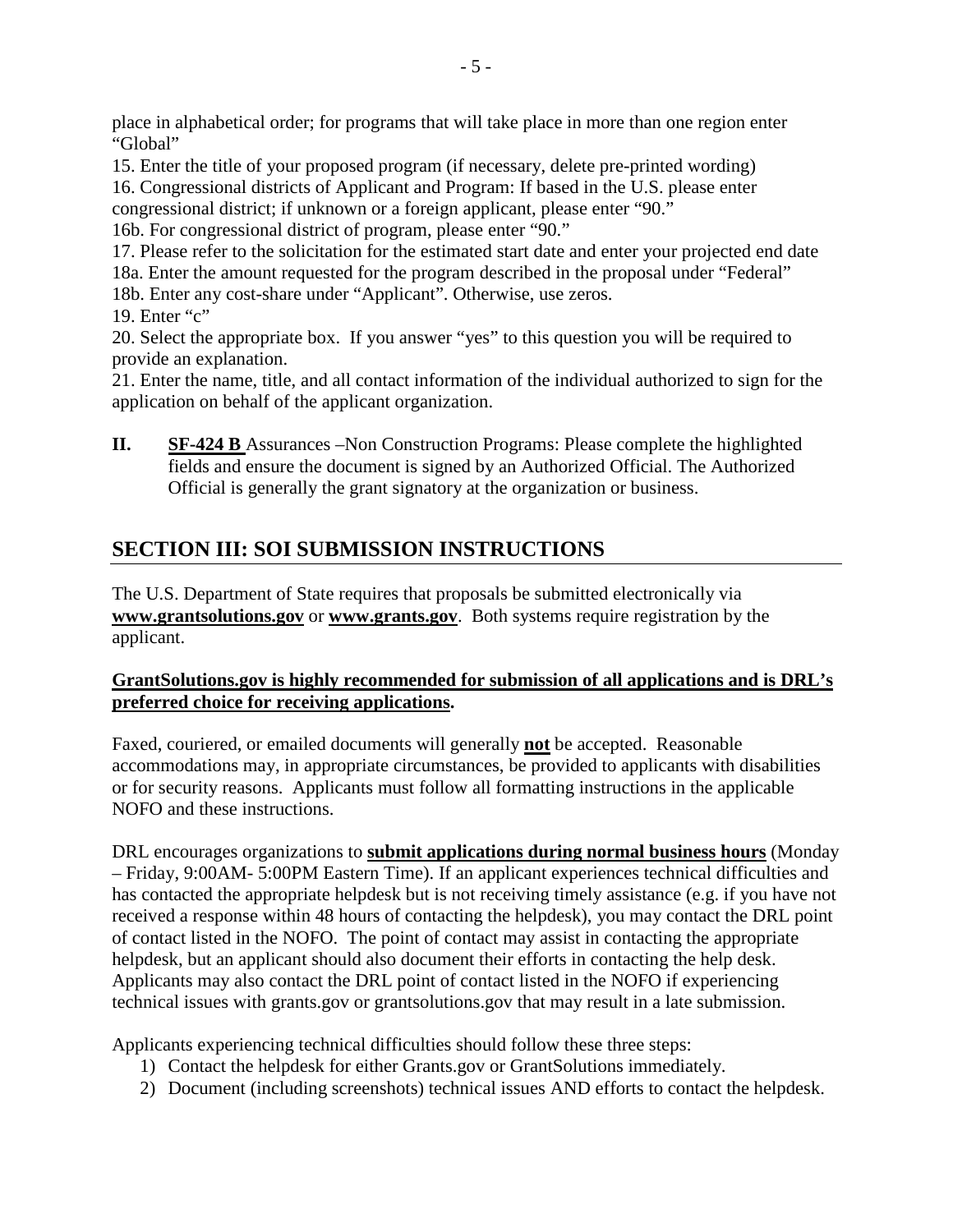3) If there are continued difficulties submitting documents, email all of the required documents to the DRL point of contact listed in the solicitation before the deadline.

*Note: The Procurement Office will determine technical eligibility of all applications and allowability of acceptable proposal submissions.* 

## <span id="page-7-0"></span>**A. GrantSolutions.gov Applications**

All applicants are strongly encouraged to submit SOIs via [www.grantsolutions.gov.](http://www.grantsolutions.gov/)

Applicants using GrantSolutions.gov for the first time should complete their "New Organization Registration" as soon as possible. This process must be completed before a SOI can be submitted. Registration with GrantSolutions.gov usually occurs directly after an applicant submits their registration. To register with GrantSolutions.gov, click "Login to GrantSolutions" and follow the "First Time Users" link to the "New Organization Registration Page." There are different ways to register your organization; click on the link that fits best.

Upon completion of a successful electronic SOI submission, the GrantSolutions system will provide the applicant with a confirmation page indicating the date and time (Eastern Time) of the electronic SOI submission as well as an official Application Number. This confirmation page will also provide a listing of all items that constitute the final SOI submission. Please save this page for your records. Additionally you **must** save a screen shot of the checklist showing all documents submitted in case any document fails to upload successfully.

Late SOIs are neither reviewed nor considered unless the DRL point of contact listed in the RSOI is contacted prior to the deadline and is provided with evidence of system errors caused by GrantSolutions.gov that is outside of the applicants' control and is the sole reason for a late submission.

Applicants should not expect a separate notification from DRL upon receiving their application.

**It is the responsibility of the applicant to ensure that it has an active registration in GrantSolutions.gov or Grants.gov. Applicants are required to document that the SOI has been received by GrantSolutions.gov or Grants.gov in its entirety. DRL bears no responsibility for disqualification that result from applicants not being registered before the due date, for system errors in either GrantSolutions or Grants.gov, or other errors in the application process.** Additionally you **must** remember to save a screen shot of the checklist showing all documents submitted in case any document fails to upload successfully.

#### **GrantSolutions.gov Help Desk:**

For assistance with GrantSolutions.gov accounts and technical issues related to the system, please contact Customer Support at **[help@grantsolutions.gov](mailto:help@grantsolutions.gov)** or call 1-866-577-0771 (toll charges for international callers) or  $1-202-401-5282$ . Customer Support is available  $8 AM - 5$ PM EST, Monday – Friday, except federal holidays.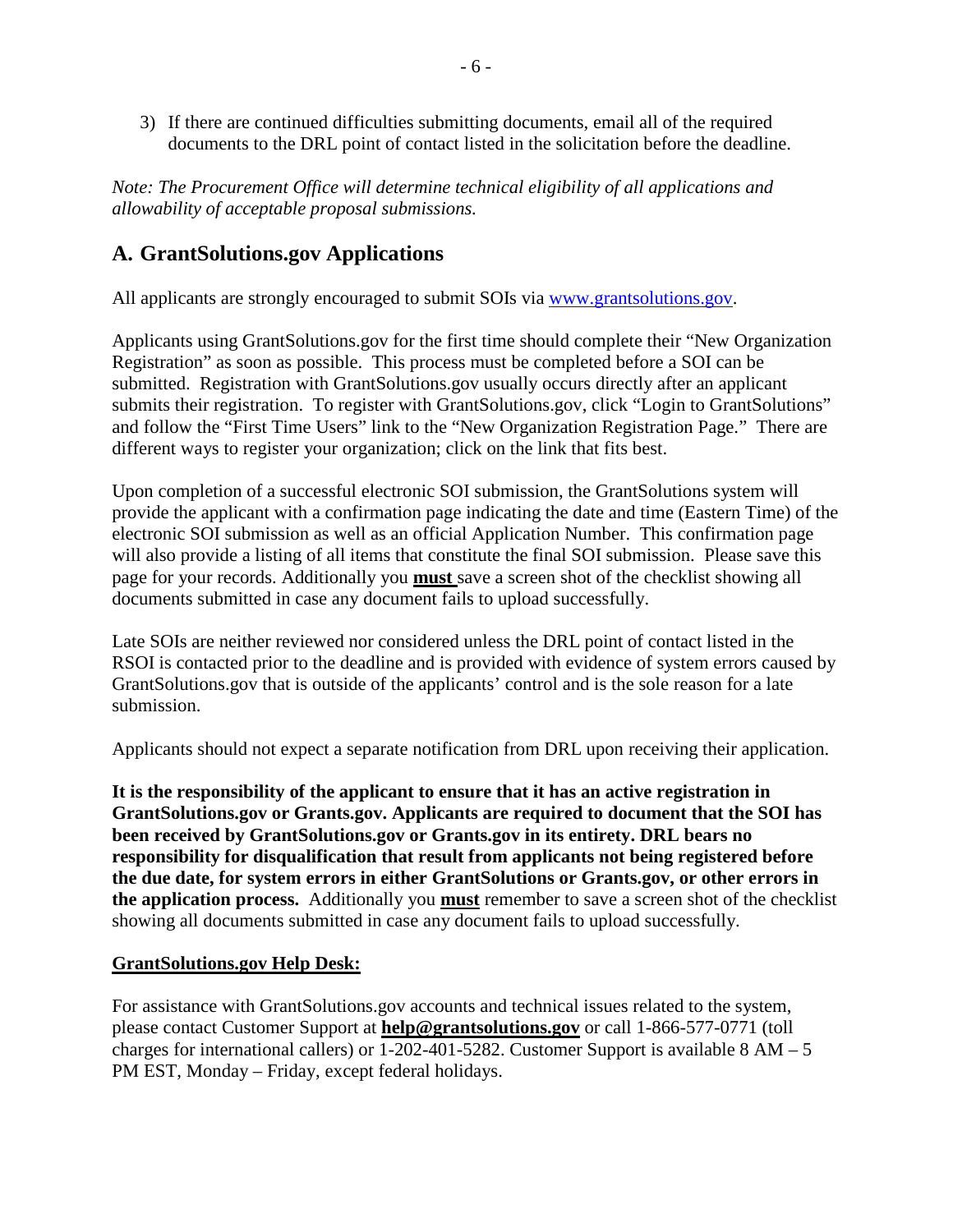For a list of federal holidays visit: <https://www.opm.gov/policy-data-oversight/snow-dismissal-procedures/federal-holidays/>

## <span id="page-8-0"></span>**B. Grants.gov Applications**

Applicants who do not submit applications via GrantSolutions.gov may submit via [www.grants.gov.](http://www.grants.gov/) **It is DRL's preference that applications be submitted through GrantSolutions.gov.** The Grants.gov registration process can take 10 business days or longer, even if all registration steps are completed in a timely manner.

Please refer to the Grants.gov website for definitions of various "application statuses" and the difference between a submission receipt and a submission validation. Applicants will receive a validation e-mail from Grants.gov upon the successful submission of a SOI. Validation of an electronic submission via Grants.gov can take up to two business days. Additionally you **must**  save a screen shot of the checklist showing all documents submitted in case any document fails to upload successfully.

Late SOIs are neither reviewed nor considered unless the DRL point of contact listed in the RSOI is contacted prior to the deadline and is provided with evidence of system errors caused by Grants.gov that is outside of the applicants' control and is the sole reason for a late submission.

Applicants should not expect a separate notification from DRL upon receiving their application.

**It is the responsibility of the applicant to ensure that it has an active registration in GrantSolutions.gov or Grants.gov. Applicants are required to document that the SOI has been received by GrantSolutions.gov or Grants.gov in its entirety. DRL bears no responsibility for disqualification that result from applicants not being registered before the due date, for system errors in either GrantSolutions or Grants.gov, or other errors in the application process.** Additionally you **must** remember to save a screen shot of the checklist showing all documents submitted in case any document fails to upload successfully.

#### **Grants.gov Helpdesk**:

For assistance with Grants.gov, please call the Contact Center at 1-800-518-4726 or email **[support@grants.gov](mailto:support@grants.gov)**. The Contact Center is available 24 hours a day, seven days a week, except federal holidays.

## <span id="page-8-1"></span>**SECTION IV: SOI REVIEW PROCESS**

DRL strives to ensure each SOI receives a balanced evaluation by the DRL Review Panel. The Department's Office of Acquisitions Management (AQM) will determine technical eligibility for all SOIs. All technically eligible SOIs for a given solicitation are reviewed against the same three criteria, which are quality of program idea/inclusivity of marginalized populations, program planning, and ability to achieve objectives/institutional capacity.

Additionally, the Panel will evaluate how the SOI meets the solicitation request, U.S. foreign policy goals, and the priority needs of DRL overall. DRL may also take into consideration the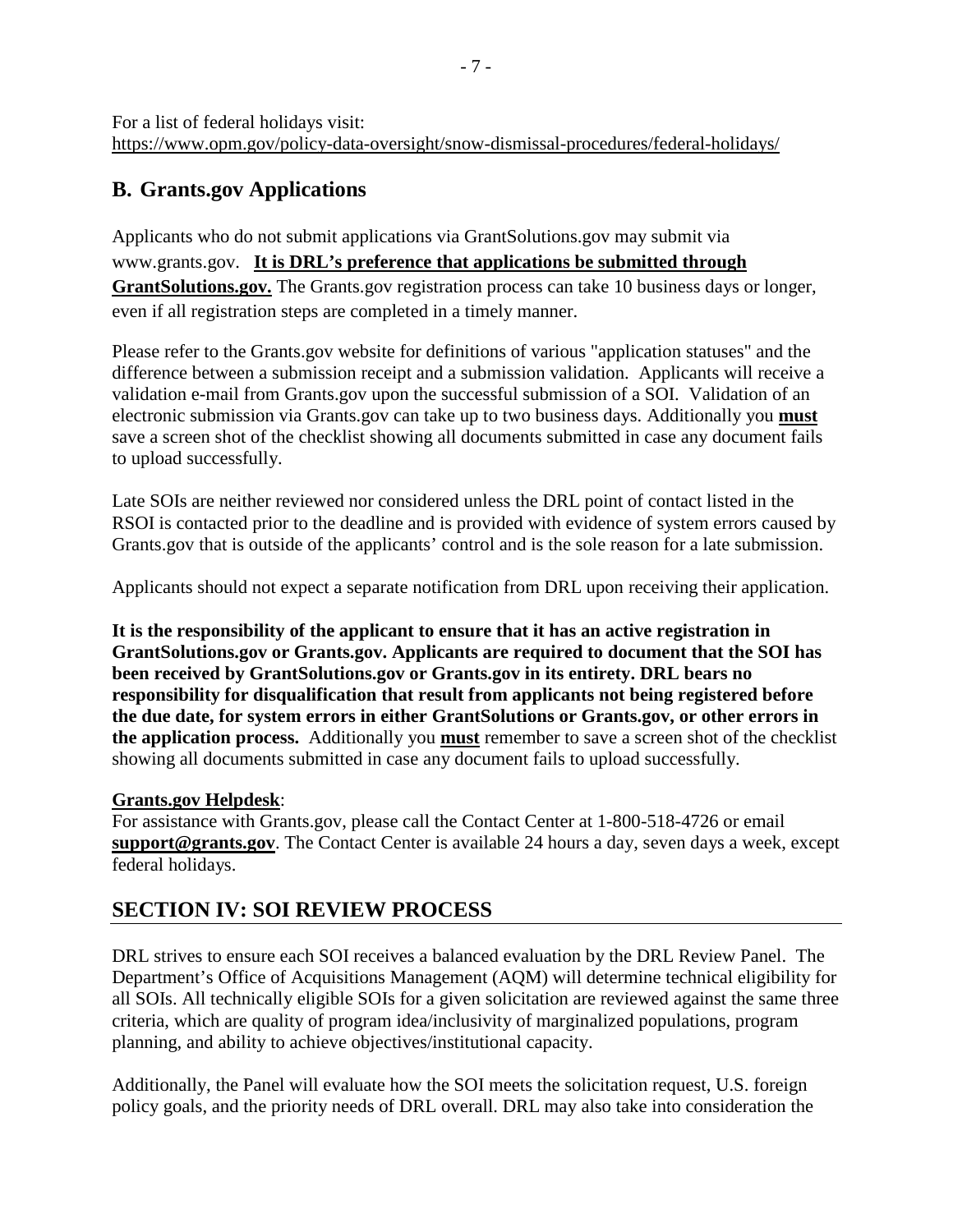balance of the current portfolio of active programs, including geographic or thematic diversity, if needed. Panelists review each SOI individually against the evaluation criteria, not against competing SOIs.

In most cases, the DRL Review Panel includes representatives from DRL and the appropriate Department of State regional bureau (to include feedback from U.S. embassies). In some cases, additional panelists may participate, including from other Department of State bureaus or offices, U.S. government departments, agencies, or boards, representatives from partner governments, or representatives from entities that are in a public-private partnership with DRL. Once a SOI is approved, selected applicants will be invited to submit full proposal applications based on their SOIs. Unless directed otherwise by the organization, DRL may also refer SOIs for possible consideration in other U.S. government related funding opportunities. The Grants Officer Representative (GOR) for the eventual award does not vote on the panel. All Panelists must sign non-disclosure agreements and conflict of interest agreements.

The Panel may provide conditions and/or recommendations on SOIs to enhance the proposed program, which must be addressed by the organization in the full proposal application. To ensure effective use of limited DRL funds, conditions and recommendations may include requests to increase, decrease, clarify, and/or justify costs and program activities.

With the exception of technical submission questions, during the solicitation period U.S. Department of State staff in Washington and overseas shall not discuss competing SOIs or applications with organizations until the review process has been completed and rejection and approval letters have been transmitted.

# <span id="page-9-0"></span>**A. SOI Review Criteria**

The Review Panel will evaluate each SOI individually against the following criteria, listed below in order of importance, and not against competing SOIs. Please use the below criteria as a reference but **do not structure your SOI according to the sub-sections.** 

#### <span id="page-9-1"></span>**Quality of Program Idea/Inclusivity of Marginalized Populations**

SOIs should be responsive to the solicitation, appropriate in the country/regional context, and should exhibit originality, substance, precision, and relevance to DRL's mission of promoting human rights and democracy. DRL prefers creative approaches that do not duplicate efforts by other entities. This does not exclude from consideration programs that improve upon or expand existing successful programs in a new and complementary way. DRL strives to ensure its programs advance the rights and uphold the dignity of the most at-risk and vulnerable populations, including women, youth, people with disabilities, members of racial and ethnic or religious minority groups, and LGBTI persons. To the extent possible and appropriate, applicants should identify and address considerations to support and/or include these populations in all proposed program activities and objectives. Strong justification should be provided if the most at-risk and vulnerable populations will not be included in the proposed activities and objectives. Otherwise, SOIs that do not address the above will not be considered highly competitive in this category.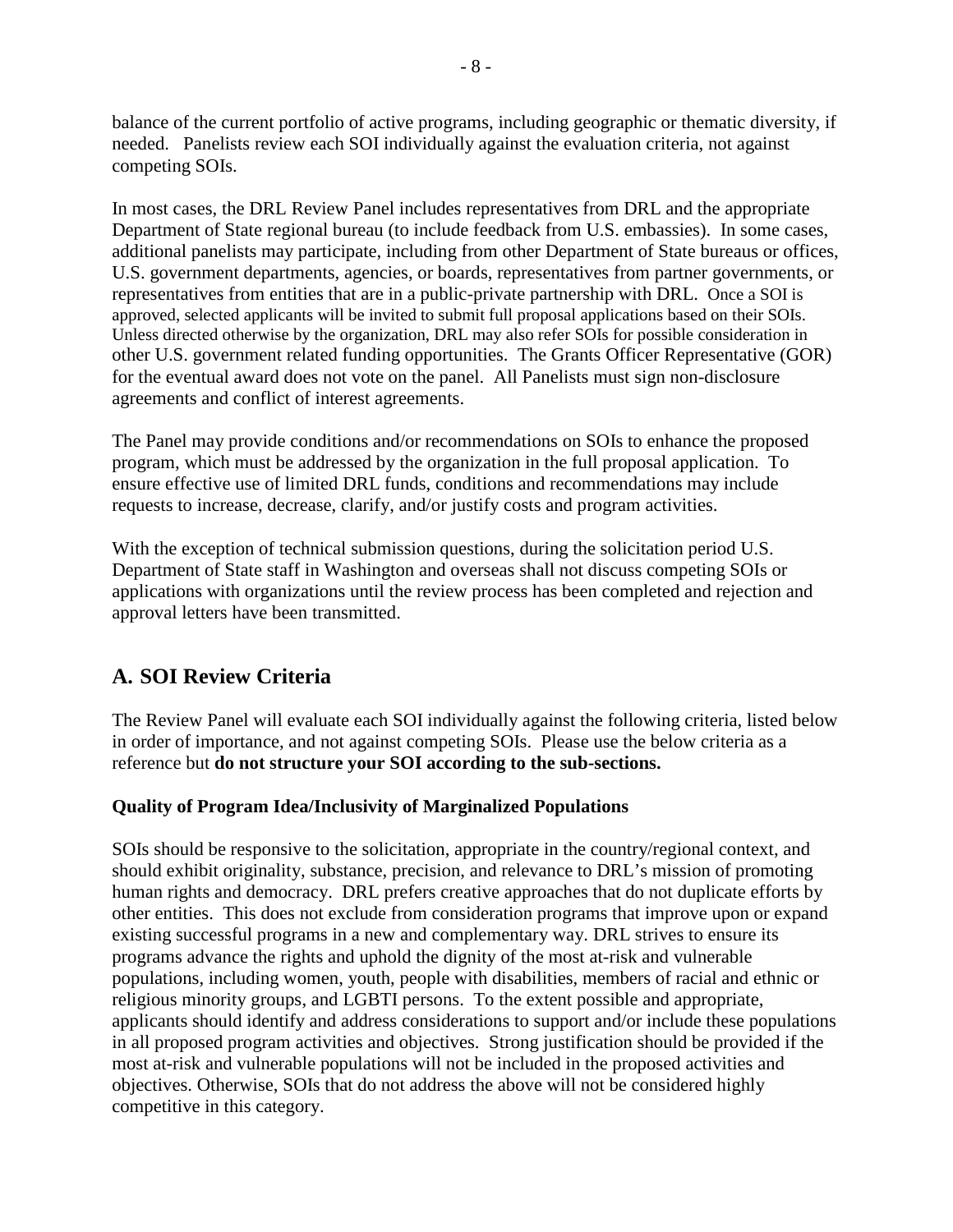#### <span id="page-10-0"></span>**Program Planning**

A strong SOI will include a clear articulation of how the proposed program activities and expected results (both outputs and outcomes) contribute to specific program objectives and the overall program goal. Objectives should be ambitious, yet measurable, results-focused, and achievable in a reasonable time frame.

#### <span id="page-10-1"></span>**Ability to Achieve Objectives/Institutional Capacity**

SOIs should address how the program will engage relevant stakeholders and should identify local partners as appropriate. If local partners are identified, applicants should describe the division of labor among the applicant and any local partners. SOIs should demonstrate the organizations' expertise and previous experience in administering programs, preferably similar programs targeting the requested program area or similarly challenging environments.

#### <span id="page-10-2"></span>**SECTION V: ADDITIONAL INFORMATION**

DRL will not consider SOIs that reflect any type of support for any member, affiliate, or representative of a designated terrorist organization.

Applicants should be aware that DRL understands that some information contained in SOIs may be considered sensitive or proprietary and will make appropriate efforts to protect such information. However, applicants are advised that DRL cannot guarantee that such information will not be disclosed, including pursuant to the Freedom of Information Act (FOIA) or other similar statutes.

The information in DRL's RSOI and this PSI for SOIs, as updated in August 2016, is binding and may not be modified by any DRL representative. Explanatory information provided by DRL that contradicts this language will not be binding. Issuance of a RSOI and negotiation of SOIs does not constitute an award commitment on the part of the U.S. government.

The U.S. government may (a) reject any or all SOIs, (b) accept other than the lowest cost SOI, (c) accept more than one SOI, or (d) waive informalities and minor irregularities in SOIs received.

Program activities that provide training or other assistance to foreign militaries or paramilitary groups or individuals will not be considered for DRL funding given purpose limitations on funding.

Restrictions may apply to any proposed assistance to police or other law enforcement. Among these, pursuant to section 620M of the Foreign Assistance Act of 1961, as amended (FAA), no assistance provided may be furnished to any unit of the security forces of a foreign country when there is credible information that such unit has committed a gross violation of human rights. In accordance with the requirements of section 620M of the FAA, also known as the Leahy law,